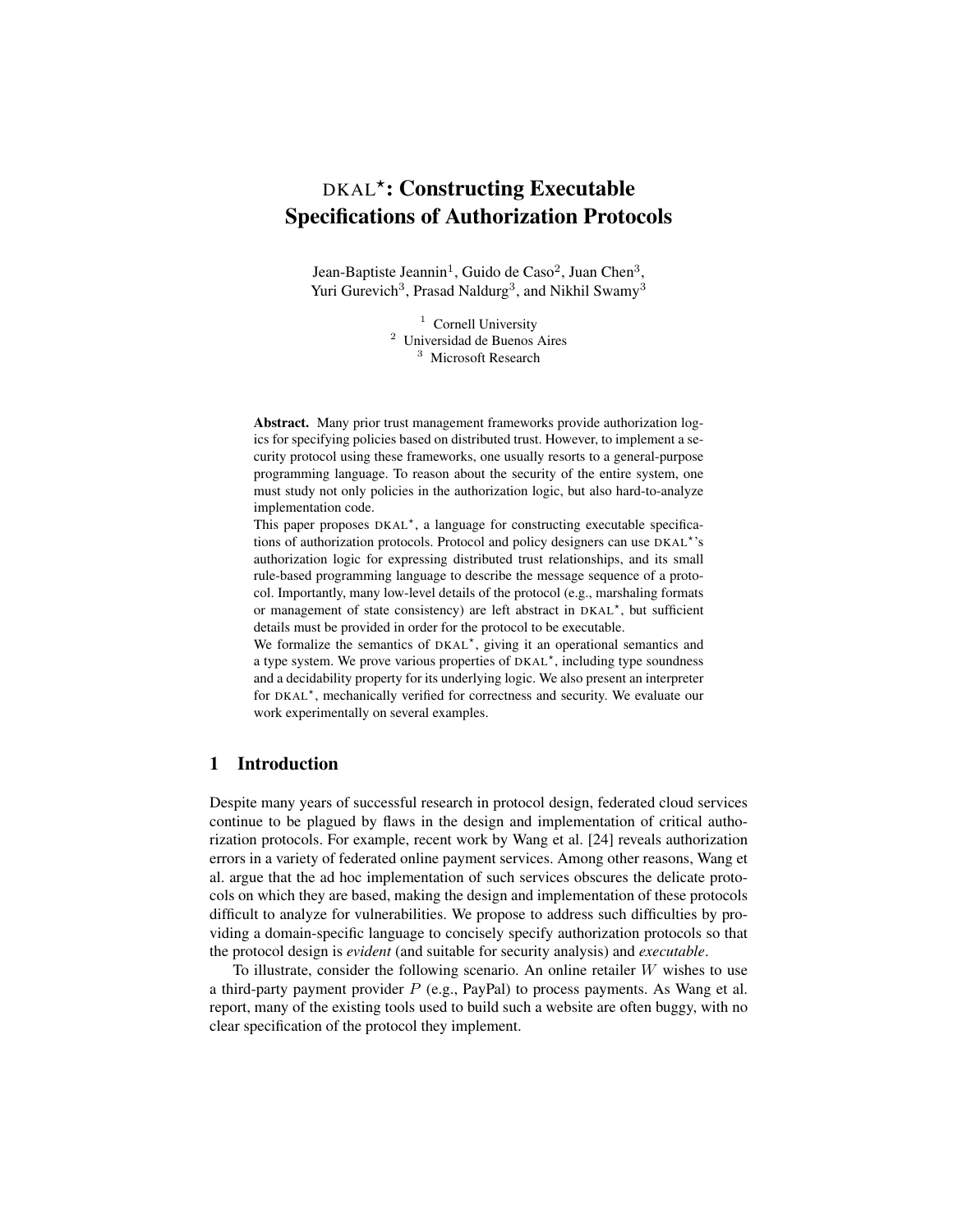Informally, we would like to start by specifying that the retailer  $W$  trusts  $P$  to process payments. Prior authorization logics allow such trust relationships to be expressed concisely; e.g., in infon logic [14], one might write a policy for W stating that it is safe to conclude that a principal c paid n for order oid, if  $P$  said so:  $∀c, oid, n. P said Paid(c, oid, n) \implies Paid(c, oid, n).$ 

However, the means to arrive at a specific authorization protocol based on this trust relationship alone is unclear. Even a simple protocol involves several rounds of communication between a customer  $C$ , the website  $W$ , and the payment provider  $P$ . For example, the protocol in Figure 1 involves five steps:  $(1)$  a customer C requests to purchase some item i for a price n; (2) the retailer W requests  $C$  to provide a certificate from PayPal (P) authorizing C's payment; (3) C forwards the payment request to P; (4) P authorizes the payment from C to W and issues a certificate confirming the payment; (5) W, relying on a trust relationship with  $P$ , concludes that the payment has indeed been processed and ends the protocol by returning a confirmation to C.

Typically, one implements such protocols in a general-purpose programming language, where one makes queries to a trust management engine (e.g., SecPAL [4]) to determine if access to a protected resource is to be permitted. While this approach provides flexibility, it leaves the design of the authorization protocol unclear, and opens the door to vulnerabilities due to improper protocol design or other mundane programming errors. Of course, such errors can be detected by using semi-automated program verification tools, but this demands considerable expertise. Besides, even for experts, a methodology in which the protocol design is made evident by construction, facilitates simpler analysis.



Fig. 1: A simple protocol for processing online payments

To address these problems, we propose DKAL<sup>\*</sup>, a domain-specific language for executable specifications of authorization protocols. We formalize the semantics of  $DKAL^*$ and implement a verified interpreter using  $F^*$ , a verification-oriented dialect of ML. DKAL? programs include three conceptual components: the quantified primal infon logic (QPIL) for expressing distributed trust relationships; a small rule-based programming language for describing message flow of protocols; and finally,  $DKAL^*$  programs may embed  $F^*$  expressions, the host language of our interpreter—one can use this facility to evaluate arithmetic expressions, connect to databases, etc. Thus, having designed a protocol in DKAL<sup>\*</sup>, one may readily obtain an executable implementation in F<sup>\*</sup>. Once in  $F^*$ , the source code can, in principle, be directly analyzed for high-level security properties using F ? 's type system and related tools such as the Crypto Verification Toolkit [7]. However, in this work, we take  $DKAL^*$  programs as specifications, and our interpreter is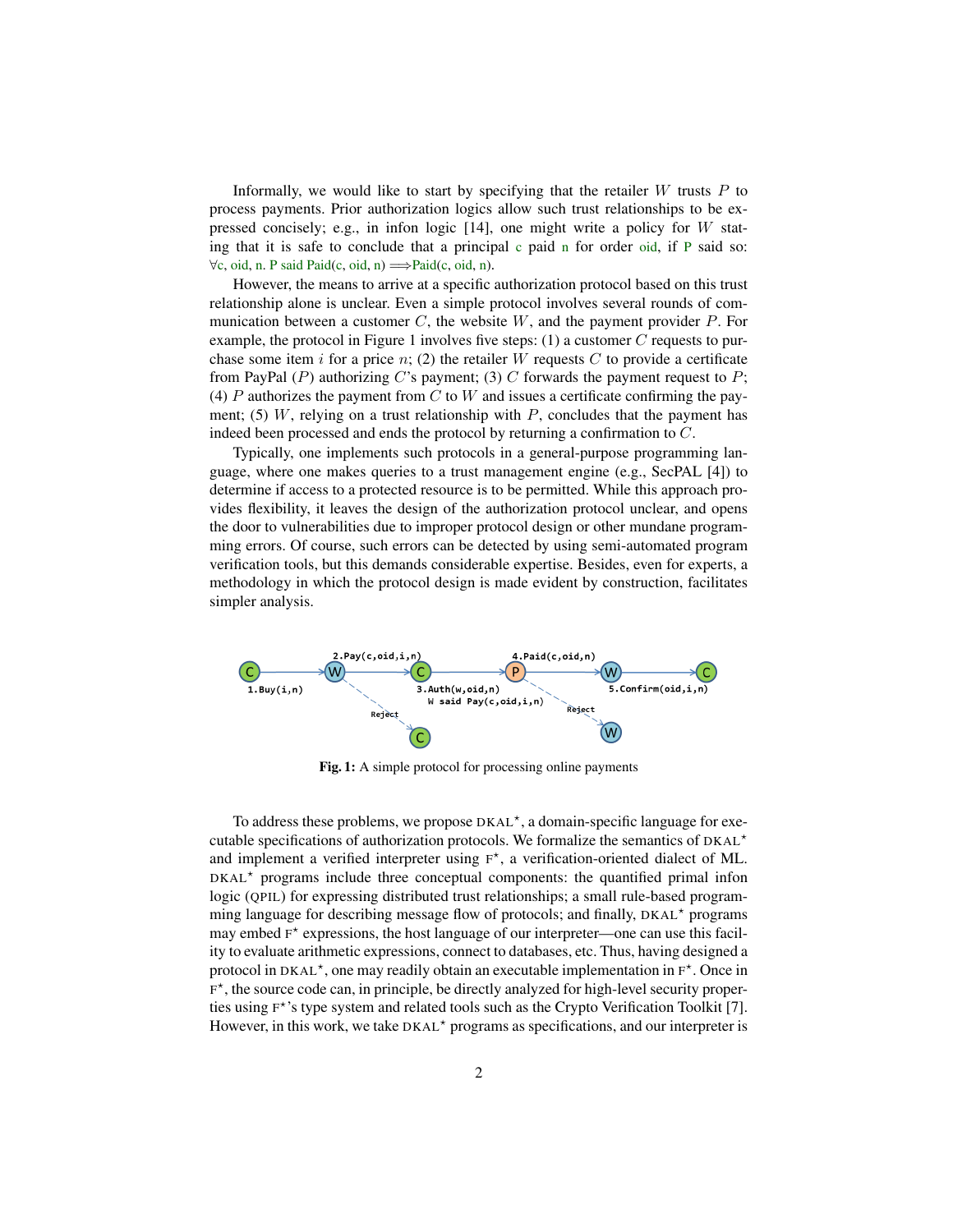proven to faithfully implement the specification, regardless of any end-to-end security objective that the  $DKAL^*$  programmer may have had in mind.

Figure 2 shows an example of  $DKAL^*$  code, a policy specified by each of the three principals in our online retail scenario. DKAL<sup>\*</sup> programs are a collection of rules, each of which can be thought of as handlers that cause specific *actions* to occur in response to events that meet certain *conditions*. Actions include sending messages (send), forwarding messages (fwd), a logging facility (log), generating fresh identifiers (with fresh), and introducing new information (learn) to the principal's QPIL knowledge base. Conditions have two forms: when e is satisfied if the principal has received a message that matches the pattern constructed by the term e; the condition if e is satisfied if the proposition constructed by the term  $e$  is derivable in QPIL. Terms include the form  $eval(e)$ , where  $e$ is an  $F^*$  expression evaluated by the interpreter; variables (e.g., i, n); constants (e.g., W, P); and constructed terms (Buy(i, n), etc.).

| (* CUSTOMER's $(C)$ policy *)<br>$C_1$ :<br>when $C$ said $Click(i, n)$ then<br>send W $(C$ said Buy $(i, n)$<br>log (C said Int(W, i, n))<br>$C_3$ :<br>when C said Init(w, i, n)<br>when w said Pay $(C, \text{oid}, i, n)$ as m1<br>then send $P(C \text{ said } \text{Auth}(w, \text{oid}, n))$<br>fwd P m1 | (* Website's (W) policy *)<br>$W_2$ :<br>when c said Buy $(i, n)$<br>if eval(checkPrice("i","n")) then<br>with fresh oid<br>send c (W said Pay(c, oid, i, n))<br>$log$ (W said Pay(c, oid, i, n))<br>where checkPrice = $(* F * code *)$<br>$W_5$ :<br>when W said $Pay(c,oid,i,n)$<br>if $Paid(c,oid, n)$ then<br>send c (W said Confirm( $oid,i,n$ )) |
|-----------------------------------------------------------------------------------------------------------------------------------------------------------------------------------------------------------------------------------------------------------------------------------------------------------------|---------------------------------------------------------------------------------------------------------------------------------------------------------------------------------------------------------------------------------------------------------------------------------------------------------------------------------------------------------|
| (* PAYPAL's (P) policy *)<br>$P_4$ :<br>when c said $\text{Auth}(w, \text{oid}, n)$<br>when w said Pay $(c, \text{oid}, i, n)$<br>if eval(checkBalance "c" "n") then<br>send w $(P \text{ said } \text{Paid}(c, \text{oid}, n))$<br>where checkBalance = $(* F * code *)$                                       | $W_{6}$ :<br>when P said x as i then<br>learn i<br>$W_7$ :<br>learn $\forall p, \text{oid}, n$ .<br>P said Paid $(p, \text{oid}, n)$<br>$\implies$ Paid(p, oid, n)                                                                                                                                                                                      |

Fig. 2: A DKAL<sup>\*</sup> policy implementing the online retail protocol

Rules  $C_1$ ,  $W_2$ ,  $C_3$ ,  $P_4$ ,  $W_5$  correspond to the steps (1)-(5) in Figure 1: (1) Rule  $C_1$ initiates the protocol in response to a click issued by the customer.  $C$  sends a Buy message to the website  $W. C$  also logs an Init message to indicate that she has initiated the transaction. (2) After receiving the Buy message, W applies rule  $W_2$  to request a payment certificate. W checks the price of the item (by calling an  $F^*$  function), and sends a message Pay to C requesting payment. W also logs a message to keep track of the transaction currently underway. (3) Once  $C$  gets such a message from  $W$  and checks her log for the Init message, she applies rule  $C_3$  to forward a payment request to  $P$ .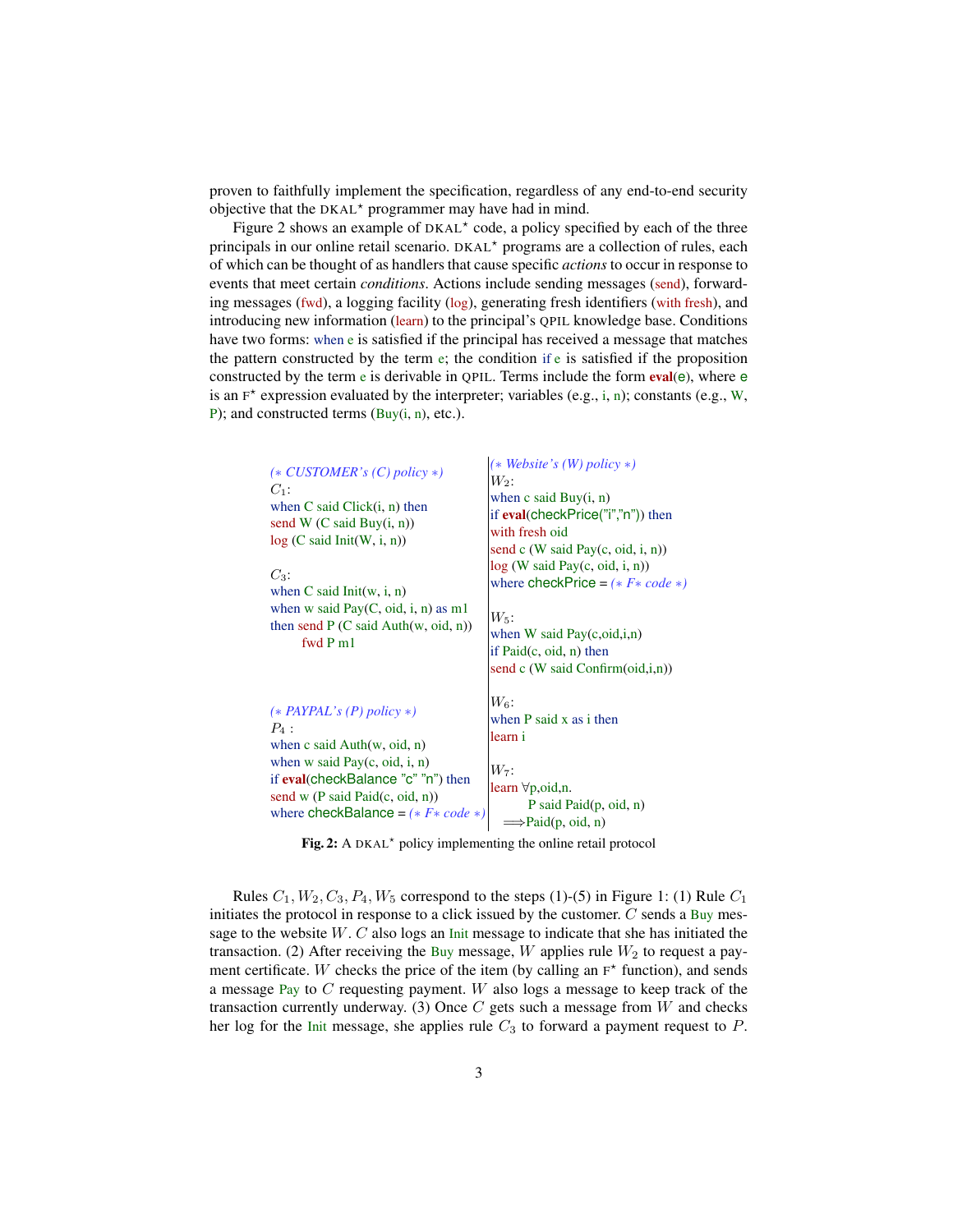(4) Rule  $P_4$  is P's policy that authorizes the payment by sending a Paid message to the website W (after checking and updating C's balance, using  $F^*$ ). (5) If W receives a Paid message, she uses her trust assumption in  $P(W_6 \text{ and } W_7)$ , and a decision procedure for QPIL to conclude that the item is paid, and sends a confirmation message to  $C(W_5)$ .

This paper makes several technical contributions.

 $(i)$  We formalize the design of  $DKAL<sup>*</sup>$  and analyze the central entailment relation of QPIL. We give an operational semantics and a type system for DKAL<sup>\*</sup> and prove that execution is insensitive to the order of rule evaluation. Our semantics provides the formal basis on which to analyze  $DKAL^*$  policies.

(*ii*) We provide an interpreter for DKAL<sup>\*</sup> in  $F^*$ . We mechanically check with  $F^*$ that our interpreter soundly implements the formal semantics of DKAL<sup>\*</sup>, including a verified implementation of a decision procedure for QPIL. Our interpreter includes a verified protocol based on public-key cryptography for establishing message authenticity, where we can mechanically check that recipients only accept authentic messages. Using refinement type checking, we show how to securely embed and evaluate  $F^*$  terms within DKAL<sup>\*</sup>, allowing a DKAL<sup>\*</sup> protocol to easily and safely interface with its environment.

*(iii)* We report on an experimental evaluation of DKAL<sup>\*</sup> by developing a suite of 8 examples. Our experience indicates that DKAL<sup>\*</sup> specifications can be terse, conveying the important high-level aspects of a distributed security protocol, while leaving many of the low-level details necessary to produce an executable implementation to our verified interpreter.

## 2 QPIL: Quantified primal infon logic

We first review QPIL, Gurevich and Neeman's primal infon logic with quantifiers. Gurevich and Neeman introduced QPIL pragmatically, because of its combination of feasibility and expressivity. But QPIL is arguably one of two intrinsic logics of information (used by arbitrary principals for communication and reasoning) [5]. Our formulation differs from theirs in that we pay close attention to binders to facilitate a mechanically verified implementation of its decision procedure.

*Syntax* QPIL has two basic concepts. The first is *infon*, a formula which represents a unit of information (which may be learned, communicated, etc.). The second is *evidence*an infon  $i$  may be accompanied by a term  $t$  which serves as evidence for the validity of i. The form of evidence is left abstract; e.g., an infon i may be accompanied by a digital signature to serve as evidence that it was communicated by a principal  $p$ ; or, it may represent a proof tree recording a derivation of i from some set of hypotheses according to the inference rules of the logic.

The syntax of QPIL is shown below. Predicates  $Q$  and constants  $c$  are subscripted with their types, although we elide the subscripts when the types are unimportant. Types include booleans and integers (and other common types), principals, and a distinguished type for evidence terms, ev. The terms include variables  $x, y, z$  and constants  $c$  (tagged) with their types. Later (Section 4) we add embedded  $F^*$  terms to the term language.

Infons i include the true infon  $\top$ ; the application of a predicate symbol Q to a sequence of terms t; a conjunction form  $i \wedge j$ ; an implication form  $i \Rightarrow j$ ; the form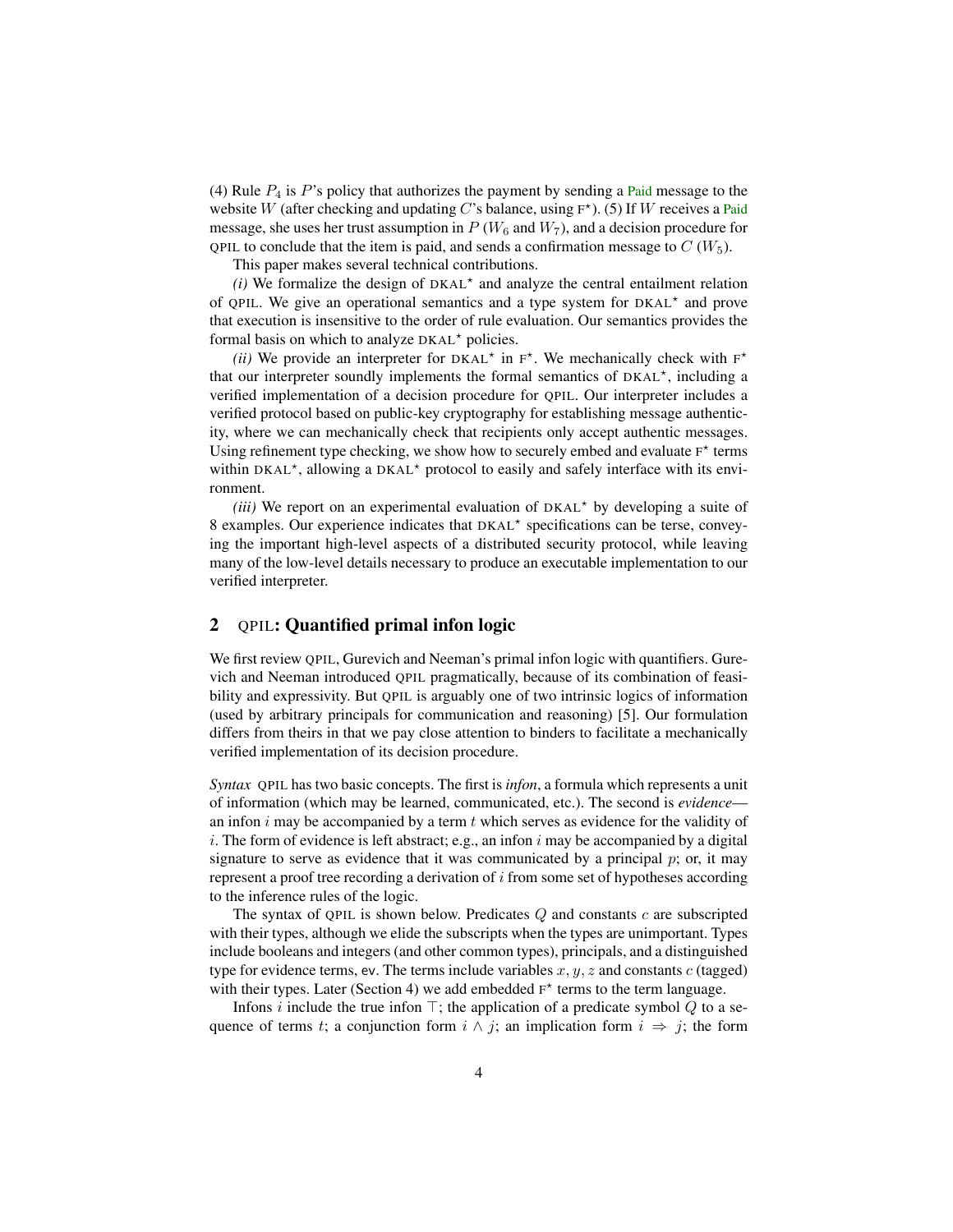p said i, which is the modal operator of speech applied to an infon; and finally *justified infons*, Ev t i, which associates an evidence term t with an infon i. Note that when a principal sends Ev t i, he is merely asserting that t is evidence for i, and the receiver of the message, if he desires so, can check  $t$ . An example of an authorization is the infon: Bob said CanRead(Alice,"file.txt"). QPIL includes quantified infons  $\iota$ , where an infon  $i$  may be preceded by a sequence of binders for universally quantified variables  $\overline{x:\tau}$ . The use of quantifiers allows for more general and flexible policies such as:  $\forall$ (x:prin). Bob said Trusted(x)  $\Longrightarrow$  CanRead(x, "file.txt"). Quantified infons may also be justified by associating them with evidence using Ev t  $\iota$ . Unless explicitly mentioned, we blur the distinction between quantified infons and infons.

#### Syntax of OPIL

```
Meta-variables: x, y, z variables; Q_{\bar{\tau}} predicates; c_{\tau} constants
type \tau ::= bool | int | prin | ev term p, t ::= x \mid c_{\tau}infon i, j ::= \top | Q_{\bar{\tau}} \bar{t} | i \wedge j | i \Rightarrow j quantified infon \iota ::= i | Evt \iota | \forall \bar{x} : \bar{\tau} \cdot i| p said i | Ev t i type context \Gamma ::= \cdot | x:\tau | \Gamma, \Gammainfon set M, K ::= \overline{\iota}
```
*Typing* QPIL has three typing judgments (shown below):  $\Gamma \vdash \iota$  for quantified infons;  $\Gamma \vdash i$  for infons; and  $\Gamma \vdash t : \tau$  for terms, where the typing context  $\Gamma$  maps variables to their types. Intuitively,  $\Gamma \vdash \iota$  ensures that the variables of  $\iota$  appear in  $\Gamma$  at suitable types. The typing judgments also rely on a well-formedness judgment for the context: we write Γ ok for an environment where no variable appears twice, and  $\Gamma(x)$  for the type  $\tau$  such that  $\Gamma$  contains  $x : \tau$ .

#### Typing terms and infons

| $\Gamma$ ok                                                           | $\Gamma$ ok<br>$\Gamma \vdash c_{\tau} : \tau$ $\Gamma \vdash x : \Gamma(x)$ | $\Gamma$ ok                                                                                         | $\Gamma, \overline{x:\tau} \vdash i$<br>$\Gamma \vdash \top$ $\Gamma \vdash \forall \overline{x:\tau}.i$ | $\forall i.\Gamma\vdash t_i:\tau_i$<br>$\varGamma \vdash Q_{\bar{\tau}}\,\overline{t}$    |  |
|-----------------------------------------------------------------------|------------------------------------------------------------------------------|-----------------------------------------------------------------------------------------------------|----------------------------------------------------------------------------------------------------------|-------------------------------------------------------------------------------------------|--|
| $\Gamma \vdash i \quad \Gamma \vdash j$<br>$\Gamma \vdash i \wedge i$ | $\Gamma \vdash i \Rightarrow j$                                              | $\Gamma \vdash i \quad \Gamma \vdash j \quad \Gamma \vdash p : \textsf{prin} \quad \Gamma \vdash i$ | $\Gamma \vdash p$ said i                                                                                 | $\Gamma \vdash t : \mathsf{ev} \quad \Gamma \vdash \iota$<br>$\Gamma \vdash$ Ev t $\iota$ |  |

The typing rules for terms are straightforward—constants are typed using their subscripts, and variables by the typing context. The rules for infons are straightforward, with only one subtle point to mention. The last rule is overloaded to apply to both justified infons and justified quantified infons.

*Entailment* We define an entailment relation for QPIL, a Hilbert-style calculus defining the inference rules of the logic. Our formulation relies on the notion of a prefix  $\pi$ , a possibly empty sequence of terms  $\bar{t}$  of type prin. We write  $\pi i$  to mean i when  $\pi$  is empty, or t said  $(\pi' i)$  when  $\pi = t, \pi'$ . The calculus includes two relations,  $K; \Gamma \models \iota$ for quantified infons and  $K; \Gamma \models i$  for infons. The context in each of these relations includes an *infostrate*, K, a set of infons, representing a principal's knowledge, and a typing context Γ. We write K ok for an infostrate where for each  $\iota \in K$  we have  $\cdot \vdash \iota$ , i.e., K is a set of well-typed closed infons. We write  $K$ ;  $\Gamma$  ok for (K ok and  $\Gamma$  ok).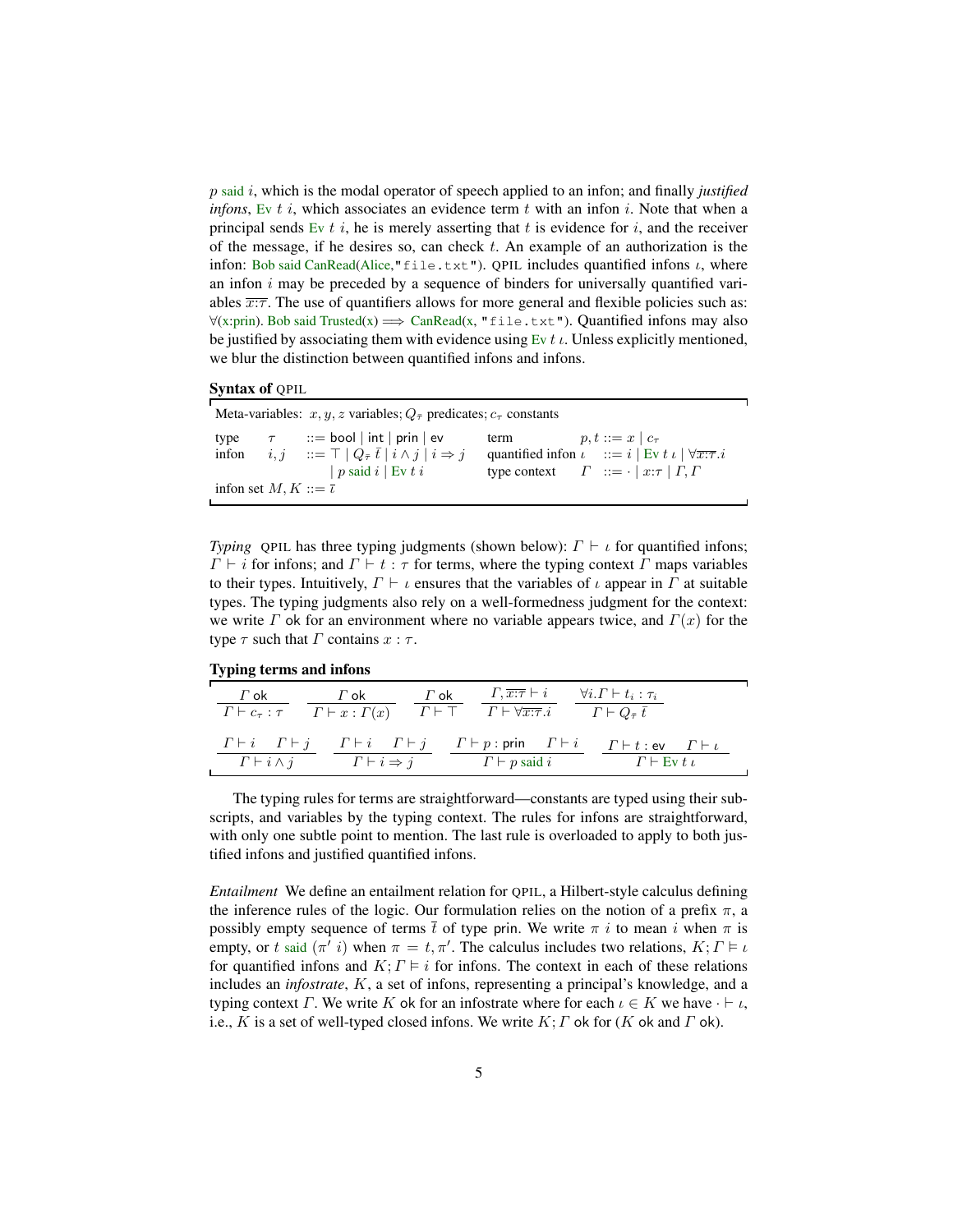Entailment relations:  $K; \Gamma \models \iota$  and  $K; \Gamma \models i$ 

| $\frac{K;\varGamma \text{ ok}\hspace{0.3cm} \varGamma \vdash \pi \top}{K;\varGamma \vDash \pi \top}\hspace{1mm} \text{T} \quad \frac{K;\varGamma \text{ ok}\hspace{0.3cm} \iota \in K \hspace{0.3cm} \iota \equiv_{\alpha} \iota' \hspace{0.3cm} \varGamma \vdash \iota' }{K;\varGamma \vDash \iota'} \text{Hyp-K}$                                                                                  |
|------------------------------------------------------------------------------------------------------------------------------------------------------------------------------------------------------------------------------------------------------------------------------------------------------------------------------------------------------------------------------------------------------|
| $\frac{K; \Gamma \vDash \pi \ i \qquad K; \Gamma \vDash \pi \ j}{K; \Gamma \vDash \pi (i \wedge j)} \wedge \text{-I} \quad \frac{K; \Gamma \vDash \pi (i \wedge j)}{K; \Gamma \vDash \pi \ i} \wedge \text{-E1} \quad \frac{K; \Gamma \vDash \pi (i \wedge j)}{K; \Gamma \vDash \pi \ j} \wedge \text{-E2}$                                                                                          |
| $K; \Gamma \models \pi (i \Rightarrow j)$<br>$\frac{\Gamma\vdash \pi i\quad K;\Gamma\vdash \pi j}{K;\Gamma\vdash \pi(i\Rightarrow j)}\Rightarrow W\mathrm{I}\quad\frac{K;\Gamma\mathrel{\dot{\vdash}}\pi i}{K;\Gamma\mathrel{\dot{\vdash}}\pi j}\Rightarrow E\quad\frac{K;\Gamma\mathrel{\dot{\vdash}}\pi\;(\mathrm{Ev}\,t\,\iota)}{K;\Gamma\mathrel{\dot{\vdash}}\pi\,\iota}\;\mathrm{Ev}\text{-E}$ |
| $\frac{K; \Gamma, \overline{x:\tau} \models i}{K; \Gamma \models \forall \overline{x:\tau}.i} \text{ Q-I} \quad \frac{K; \Gamma \models \forall \overline{x:\tau}.j \quad \forall i.\Gamma \vdash t_i : \tau_i}{K; \Gamma \models j[\overline{t/x}]} \text{ Q-E}$                                                                                                                                    |

The inference rule (T) allows well-typed infon  $\pi$ <sup>T</sup> to be derived from any wellformed context. The rule (Hyp-K) allows using infostrate hypotheses  $\iota \in K$ , but only after they have been suitably  $\alpha$ -converted to  $\iota'$ , to avoid the bound names of  $\iota'$  clashing with the names in the context. The premise  $\Gamma \vdash \iota'$  guarantees no name clashing. The definition of alpha equivalence,  $\iota \equiv_{\alpha} \iota'$ , is standard and elided due to space constraints.

The rule ( $\wedge$ -I) is an introduction rule for conjunctions, with ( $\wedge$ -E1) and ( $\wedge$ -E2) the corresponding elimination rules. The modality  $\pi$  distributes over the conjuncts.

The rule ( $\Rightarrow$ -WI) is the weak introduction rule for implications, and the rule ( $\Rightarrow$ -E) is the usual elimination form. The weak form of implication is characteristic of primal infon logic—it allows deriving  $\pi(i \Rightarrow j)$  only if  $\pi j$  can already be derived. This may seem pointless, except for two reasons: (1) this weak form of implication lends itself to an efficient linear-time decision procedure, at least for the propositional primal infon logic; and (2) in the case of authorization, a principal may know the conclusion  $\pi j$ , but may be willing to share only a weaker part  $\pi(i \Rightarrow j)$  with another principal.

The rule (Ev-E) is the elimination form for evidence—note that the only way of introducing justified infons is by hypothesis or by elimination. Finally, we have (Q-I) and (Q-E) for introducing and eliminating quantifiers.

With these definitions, we can state and prove our first lemma, namely that entailment derives only well-typed infons.

#### **Lemma 1** (Entailment is well-typed). *For all* K,  $\Gamma$ ,  $\iota$ , if K;  $\Gamma \models \iota$  then  $\Gamma \models \iota$ .

*Decidability of* QPIL There exists a complete decision procedure for QPIL entailment. Gurevich and Neeman [14] present a linear-time algorithm for the multiple derivability problem for propositional primal infon logic (PIL). It relies on a *sub-formula* property of PIL entailment, namely that the derivation  $K$ ;  $\vdash i$  only uses the sub-formulas of  $K, i$ . QPIL exhibits an analogous property. We refer the reader to a companion technical report for the full development [17].

While the existence of a complete decision procedure for QPIL is useful, the rest of DKAL<sup>\*</sup> is designed so that it may also be used with other, more powerful authorization logics, e.g., the full infon logic with a more standard form of implication introduction.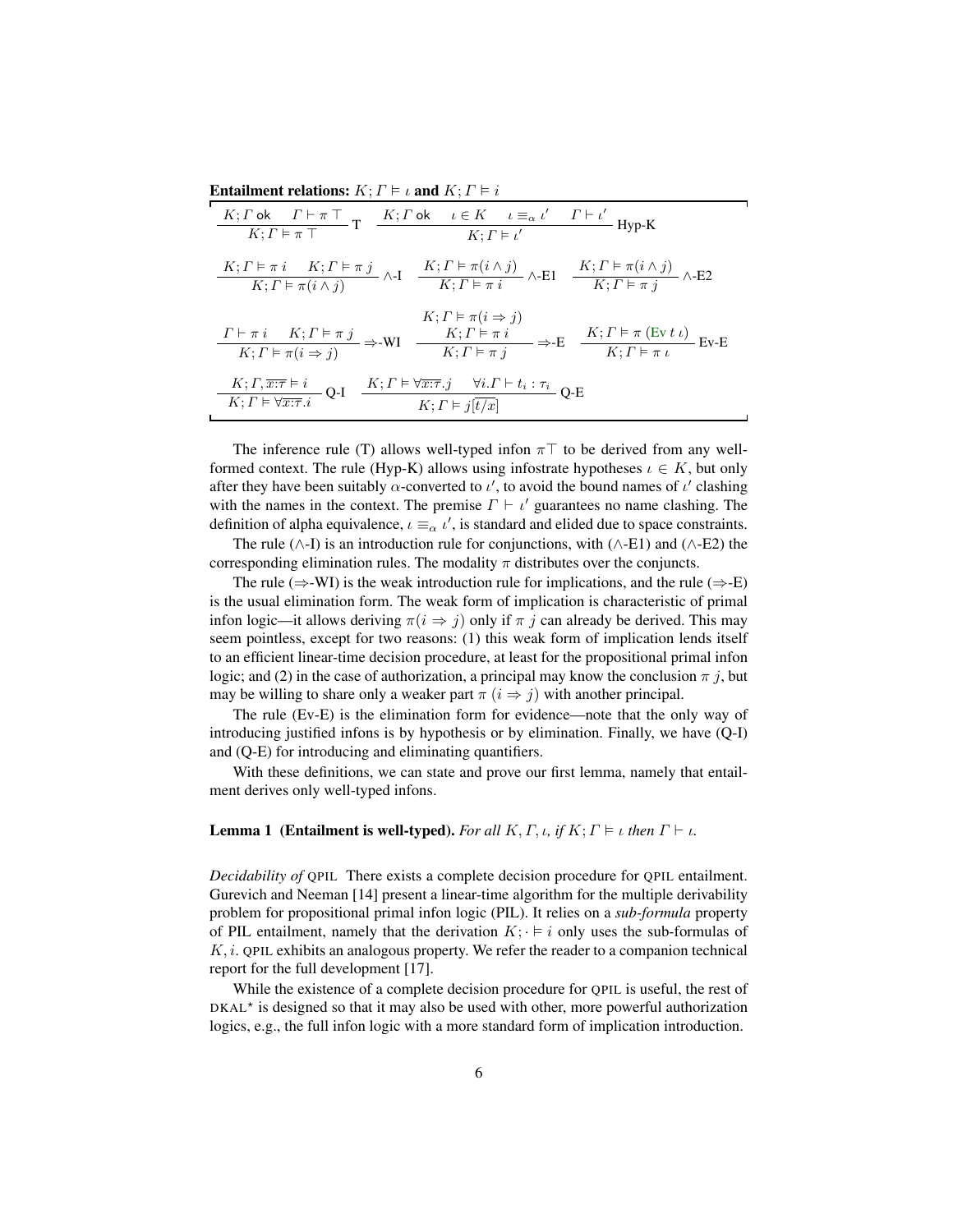## 3 The design and semantics of  $DKAL^*$

We now define DKAL<sup>\*</sup>, a rule-based language for specifying the communication patterns in an authorization protocol. DKAL? artifacts are, simultaneously, *programs*, *policies* and *specifications*—we use the terms interchangeably, unless explicitly noted otherwise. This section introduces DKAL<sup>\*</sup>'s syntax and semantics, relying on our online retail scenario for illustrative examples.

*Syntax of* DKAL<sup>\*</sup> The display below shows the syntax of DKAL<sup>\*</sup>. A program R is a finite set of rules, each of the form (C then A). The semantics of DKAL<sup>\*</sup> executes a program by evaluating the guards  $C$  of each rule against a principal's local configuration, and applying the actions A of only those rules whose guards are satisfied. The local configuration  $P$  of a principal  $p$  is a triple  $(K, M, R)$ . It includes (1) an *infostrate*, K, which is a monotonically increasing set of infons, representing  $p$ 's knowledge; (2) a *message store*, M (also a set of infons), which p may use to retain messages that it receives; and, (3) the *program* R itself. The global configuration  $G$  is the parallel composition of configurations  $(p, P)$ , one for each principal p. We give a message-passing semantics for DKAL<sup>\*</sup> in which the reduction of a local configuration  $P$  causes infons to be sent to other principals.

Syntax of  $DKAL<sup>*</sup>$  (with syntactic sugar on the right)

| program $R ::= C$ then $A   R R   \cdot$                                                  | when $\iota$ then $A =$ upon Ev $x \iota$ as m |
|-------------------------------------------------------------------------------------------|------------------------------------------------|
| local cfg. $P ::= (K, M, R)$                                                              | then $(A, \text{drop } m)$                     |
| global cfg. $G ::= (p, P)   G   G$                                                        | for fresh x and $m$                            |
| guards $C ::= \text{upon } \iota \text{ as } x \mid \text{if } \iota \mid C C \mid \cdot$ | $=$ send Self $\iota$<br>$\log t$              |
| actions $A ::= \text{send } p \iota   \text{fwd } p \iota   \text{drop } \iota$           |                                                |
| learn $\iota$   with fresh $x A$   $A A$                                                  |                                                |
| infon $i ::=    x$                                                                        |                                                |
| typing ctxt. $\Gamma ::= \dots   x:$ infon $  x:$ qinfon                                  |                                                |

Guards come in two flavors. The guard (upon  $\iota$  as  $x$ ) is a pattern which checks whether a message matching  $\iota$  is present in the principal's message store M and binds the message to x if matched. We extend the syntax of infons  $i$  so that they may contain pattern variables x. Evaluating an upon condition requires computing a substitution  $\sigma$ for the pattern variables such that  $\sigma \iota$  is in the message store M. In order to ensure that pattern variables are properly used, we extend our syntax of typing environments  $\Gamma$  to include bindings for variables typed as infons and quantified infons (qinfon).

Guards also include boolean conditions of the form (if  $\iota$ ). Evaluating this guard involves a call to a decision procedure of QPIL to check that the infon  $\iota$  is derivable from the principal's knowledge  $K$ . If derivable, the actions of the rule are applied; otherwise the rule is inactive. This kind of guard does not bind pattern variables.

Actions include (send p ι), which sends ι to p authenticated by the sender; (fwd p ι), which forwards a previously received message to p;  $(drop \iota)$ , which deletes a message from  $M$ ; (learn  $\iota$ ), which adds an infon to the knowledge K; and, finally, a construct (with fresh  $x A$ ) to generate fresh identifiers. In writing examples, we also use the syntactic sugar shown at the right of the display, where Self is a principal constant for the local principal.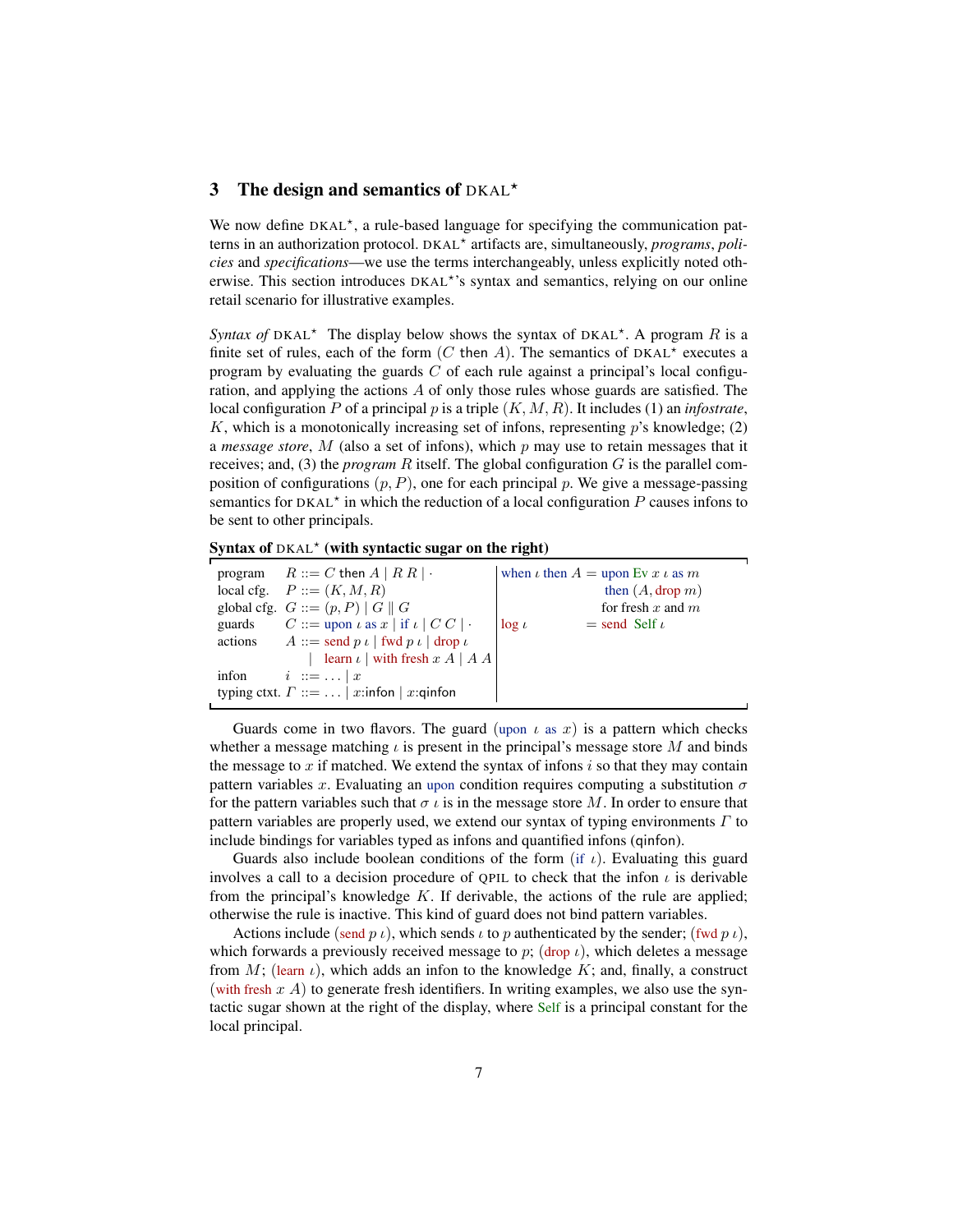*Operational semantics of* DKAL? The operational semantics of DKAL? , deriving from semantics of ASMs, are carefully set up to ensure a few properties. We discuss these properties informally here, motivating various elements of the design—we formalize these properties in the metatheory study of Section 3.

*State consistency.* We desire a semantics with a consistent notion of state updates. To achieve this, we have a message passing semantics for global configurations. But, the reduction of each principal's configuration  $P$  is given using a big-step reduction in which all applicable actions from the rules in  $P$  are computed atomically, with respect to an unchanging local state. Big steps of local evaluation are interleaved with messages being exchanged among the principals, modifying their local states.

*Determinism.* We aim to ensure that the semantics of a program is independent of the order of execution of the rules in a program  $R$ . We achieve this by evaluating the set of actions computed from a set of rules in a canonical order.

We begin by presenting the big-step evaluation of local configurations,  $P \Downarrow_n A$ , where a local configuration P for a principal p evaluates to a set of actions A. The rule (Ev) picks a rule  $C$  then  $A$  from the rule set and evaluates its guard  $C$ . Guard evaluation produces a set of substitutions  $\bar{\sigma} = {\sigma_1, \ldots, \sigma_n}$  of the free variables in C such that the conditions  $\sigma_i$ C are satisfied. The actions  $[\sigma_i A]$  are added to the actions computed from the evaluation of the other rules in the program. Here, the function  $\llbracket A \rrbracket$  interprets a set of actions A by introducing fresh integer constants in the actions A, as required by the (with fresh  $x A$ ) construct.

The evaluation of guards is given by the function holds<sub>p</sub> K M C, which computes a set of substitutions. Evaluation of multiple guards involves composing the substitutions returned by the evaluation of each guard.

## Local rule evaluation:  $P \Downarrow_{p} A$

 $\text{Ev}\left(K, M, (R_1, R_2)\right) \Downarrow_p A'$  holds<sub>p</sub>  $K M C = \overline{\sigma}$  $(K, M, (R_1, (C \text{ then } A), R_2)) \Downarrow_p A' \cup_i [\![\sigma_i A]\!]$ EvEmp  $\overline{(K, M, \cdot) \Downarrow_p \{\}}$  $\lbrack\! \lbrack\cdot\rbrack\! \rbrack: A\rightarrow A$  $\llbracket A \rrbracket$  = A when (with fresh  $x A'$ )  $\notin A$  $[A, with fresh x A']$  $\Box$  =  $[A], [A'[c_{\text{int}}/x]]$  for c fresh holds $_p: K \times M \times C \rightarrow 2^{\sigma}$ holds<sub>p</sub> K M (upon *ι* as  $x$ ) = { $(\sigma, x \mapsto \sigma \iota) | \sigma \iota \in M \wedge \vdash \sigma \iota \wedge \text{dom } \sigma = \text{FV}(\iota)$ } holds<sub>p</sub> K M (if  $\iota$ ) = {*id* | K; ·  $\models \iota$ } holds<sub>p</sub>  $K M \cdot = \{id\}$  $\mathsf{holds}_p\:K\:M\:(C_1,C_2)=\{(\sigma_2\circ\sigma_1)\mid \sigma_1\in \mathsf{holds}_p\:K\:M\:C_1\ \wedge\ \sigma_2\in \mathsf{holds}_p\:K\:M\:(\sigma_1\:C_2)\}$ 

Evaluation of an (upon  $\iota$  as  $x$ ) guard returns every substitution  $\sigma$  such that a welltyped message  $\sigma\iota$  can be found in the store M. Our verified implementation ensures that messages that match patterns are always properly justified, should they contain any evidence. For (if  $\iota$ ), we require that the infon  $\iota$  be derivable from the hypotheses in the infostrate K. Note that, unlike for the evaluation of (upon  $\iota$  as x), the semantics requires the infon  $\iota$  to be a closed term for rule evaluation to succeed.

We now define  $G \longrightarrow G'$ , a small-step reduction relation for global configurations. The single rule in the semantics (GoP) picks a principal  $p$  and evaluates the rules of  $p$  to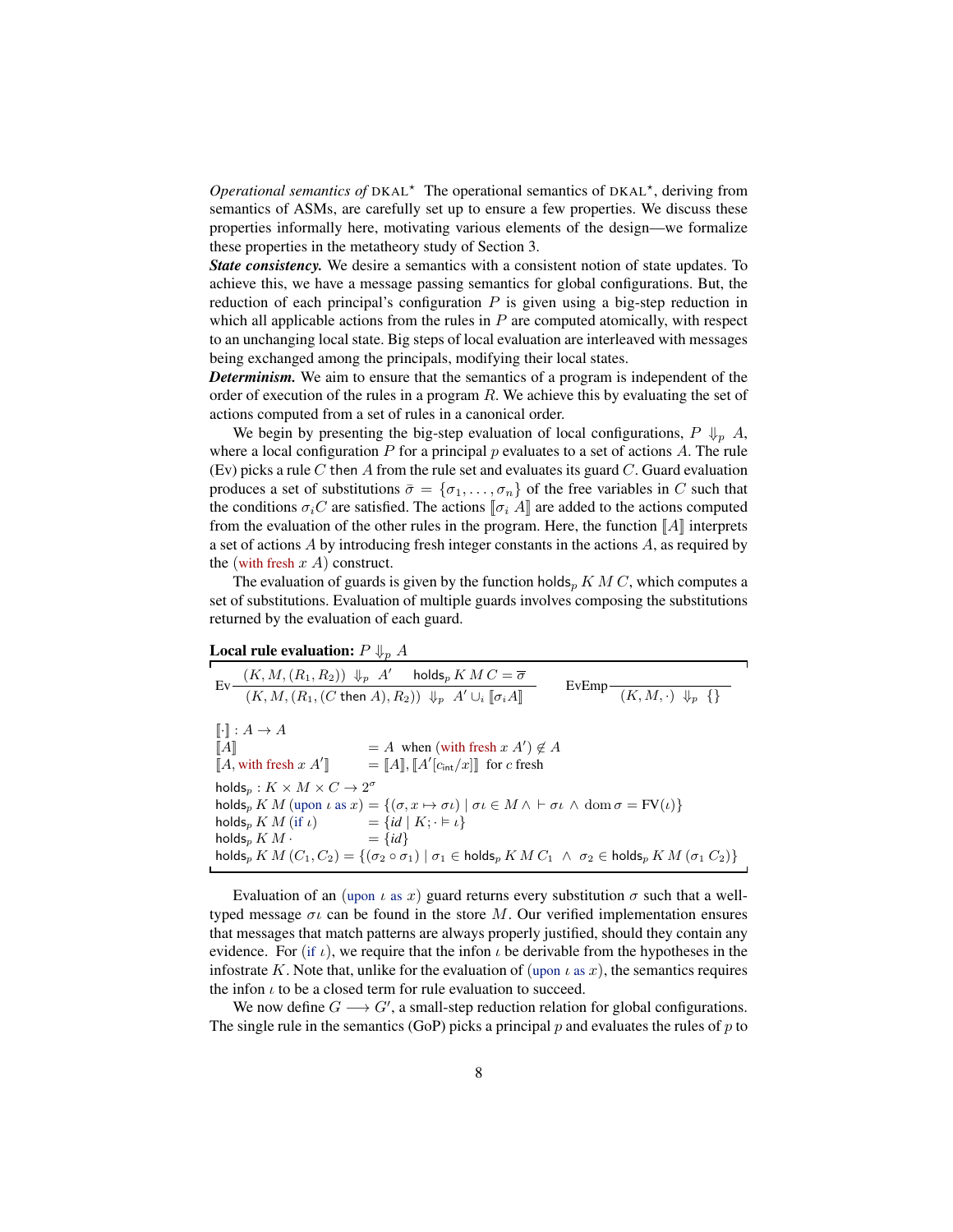obtain a set of actions A, and then applies these actions atomically to the configuration G. In order to ensure that the effect of applying the actions is independent of the order of evaluation of the rules, we require that all the  $(drop i)$  actions in A precede all the other actions. We do this through a unary operator on actions, order( $A$ ), that reorders a set of actions A according to a partial order in which all the  $(drop \iota)$  actions come first.

Reduction semantics of global configurations:  $G\longrightarrow G'$ 

| $P \Downarrow_n A$<br>$GoP-$<br>$G_1 \parallel (p, P) \parallel G_2 \longrightarrow$ app $(G_1 \parallel (p, P) \parallel G_2) p$ (order(A)) |
|----------------------------------------------------------------------------------------------------------------------------------------------|
| order : $A \rightarrow A$                                                                                                                    |
| order(A) = $A_1$ , $A_2$ where $A_1 = \{\text{drop } \iota   \text{drop } \iota \in A\}$ and $A_2 = A \setminus A_1$                         |
| $app: G \to p \to A \to G$                                                                                                                   |
| app $G p \cdot$<br>$= G$                                                                                                                     |
| $\textsf{app}(G_1 \parallel G \parallel G_2) \ p \ A = G_1 \parallel (\textsf{app1} \ G \ p \ A) \parallel G_2$                              |
| $\text{app } G p (A, A')$ $= \text{let } G' = \text{app } G p A \text{ in let } G'' = \text{app } G' p A' \text{ in } G''$                   |
| $app1: (p \times P) \rightarrow p \rightarrow A \rightarrow (p \times P)$                                                                    |
| $\textsf{app1}(p, (K, M, R)) p (\text{drop } \iota) = (p, (K, (M \setminus \{\iota\}), R))$                                                  |
| $\text{app1}(p, (K, M, R)) p \text{ (learn } \iota) = (p, ((K, \iota), M, R))$                                                               |
| $\text{app1}(q', (K, M, R)) p \text{ (fwd } q \iota) = (q', (K, (M, \iota), R))$                                                             |
| $\text{app1}(q', (K, M, R)) p \text{ (send } q \iota) = (q', (K, (M, Ev \tota \iota), R))$                                                   |

The definition of  $app(G, p, A)$  applies a set of actions A according to this partial order. We use  $app1(G, p, A)$  in the base cases to apply a single action, following the syntax given in section 3. Note that, when  $p$  sends or forwards a message and to model the network imperfectness, the actual recipient  $q'$  may not be the intended principal  $q$ .

*A type system for* DKAL? We provide a type system to ensure that the reduction of  $DKAL<sup>*</sup>$  programs is well-behaved, i.e., that configurations remain well-typed as reduction proceeds, and that that rule evaluation is deterministic.

Arbitrary DKAL? programs may execute in undesirable ways. For example, an ill-scoped program may inject ill-typed infons into the infostrate, potentially allowing nonsensical terms to become derivable. Consider the example program upon  $(\forall$ (p:principal). ALICE said x) as m then learn x. When evaluating this program against a message store M that contains the infon  $\forall$ (p:principal). ALICE said Good(p), the upon condition is satisfiable, with  $\sigma = [x \mapsto \text{Good}(p)]$ . However, applying the action  $\sigma$ (learn x) results in adding the term  $Good(p)$  to the infostrate, which is clearly ill-formed—the variable p has escaped its scope.

Our type system is designed to rule out this and other undesirable behaviors. After defining several judgments on rules, actions and guards, it defines a judgment G ok for well-formedness of a global configuration G. Space constraints prevent us from presenting the full details of the type system here—the companion technical report contains the full development [17].

Theorem 1 ensures that well-formedness of a configuration is preserved under reduction. The corresponding progress property (that a well-formed configuration can always make a step) is trivial, since identity steps  $(G \rightarrow G)$  are always possible. Theorem 2 ensures that the order of evaluation of rules in a local configuration does not matter.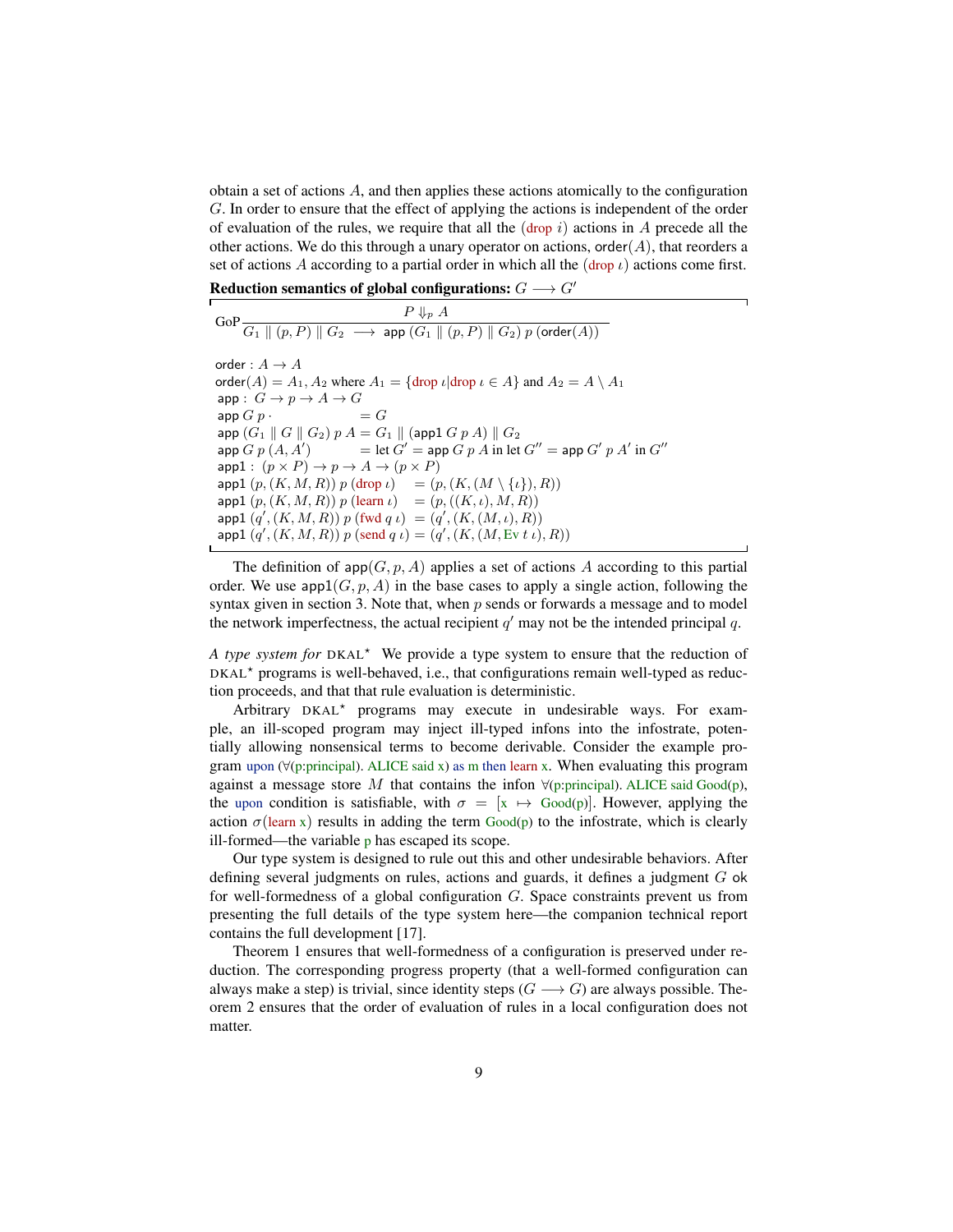**Theorem 1** (Type soundness). *Given a configuration* G such that G ok, if  $G \rightarrow G'$ *then*  $G'$  ok.

Theorem 2 (Determinism of local rule evaluation). *Given a configuration* G*, a local configuration*  $(p, P)$  *such that*  $G \parallel (p, P)$  *ok and*  $A_1, A_2$  *such that*  $P \Downarrow_p A_1$  *and*  $P \Downarrow_{p} A_2$ ; then  $\textsf{app}((G || (p, P)), p, A_1) = \textsf{app}((G || (p, P)), p, A_2)$ .

#### 4 A verified interpreter for  $DKAL^*$

This section describes our verified interpreter for  $DKAL^*$ , implemented in  $F^*$ , a variant of ML with a more expressive type system.  $F^*$  allows programmers to write down precise specifications using dependent types where types depend on values. F\*'s type checker makes use of an SMT solver to automatically discharge proofs of these specifications. F<sup>\*</sup> enables general-purpose programming, with recursion and effects; it has libraries for concurrency, networking, cryptography, and interoperability with other .NET languages. After typechecking,  $F^*$  is compiled to .NET bytecode, with runtime support for proof-carrying code.

We present selected elements of the mostly ML-like code of our interpreter (slightly simplified for the paper), discussing  $F^*$ -specific constructs as they arise. We refer the reader to Swamy et al. [22] for full definition of  $F^*$ . The full code of our verified interpreter is available from http://dkal.codeplex.com.

We highlight three key elements of our interpreter:

*A verified decision procedure for* QPIL*.* We formalize the QPIL entailment relation using a collection of inductive types in  $F^*$ . We then implement a unification-based, backwards chaining decision procedure for QPIL and prove it sound, i.e., that it only constructs valid entailments.

*Authenticity of infons.* Whereas the previous sections left the evidence terms associated with an infon abstract, in our interpreter evidence terms are represented as digital signatures. By relying on previously developed verified libraries for cryptography, we prove a correspondence property on execution traces of  $DKAL<sup>*</sup>$  configurations.

Secure embedding of  $F^*$  in DKAL<sup>\*</sup>. We show how to securely implement the (eval e) construct, where the term  $e$  is an  $F^*$  expression embedded within DKAL<sup>\*</sup>. By relying on the type checker of  $F^*$ , we show that embedded terms can safely be executed without breaking the invariants of the rest of the interpreter. This mechanism significantly broadens the scope of DKAL<sup>\*</sup>, empowering programmers with a powerful general-purpose programming language when needed, and allowing a  $DKAL^*$  protocol to seamlessly integrate within the context of a larger secure system.

As is usual in ML, our interpreter defines  $DKAL^*$  syntax using a collection of algebraic types. We separate the syntax of quantified infons (polyterm) from infons, but, unlike in Section 2, we use a single type term to represent both terms  $t$  and infons  $i$ . This representation is flexible in that it allows terms and infons to be represented by a single type term, but it allows malformed terms to be constructed. We recover wellformedness by expressing the typing judgment for QPIL using inductive types (see the companion technical report [17]).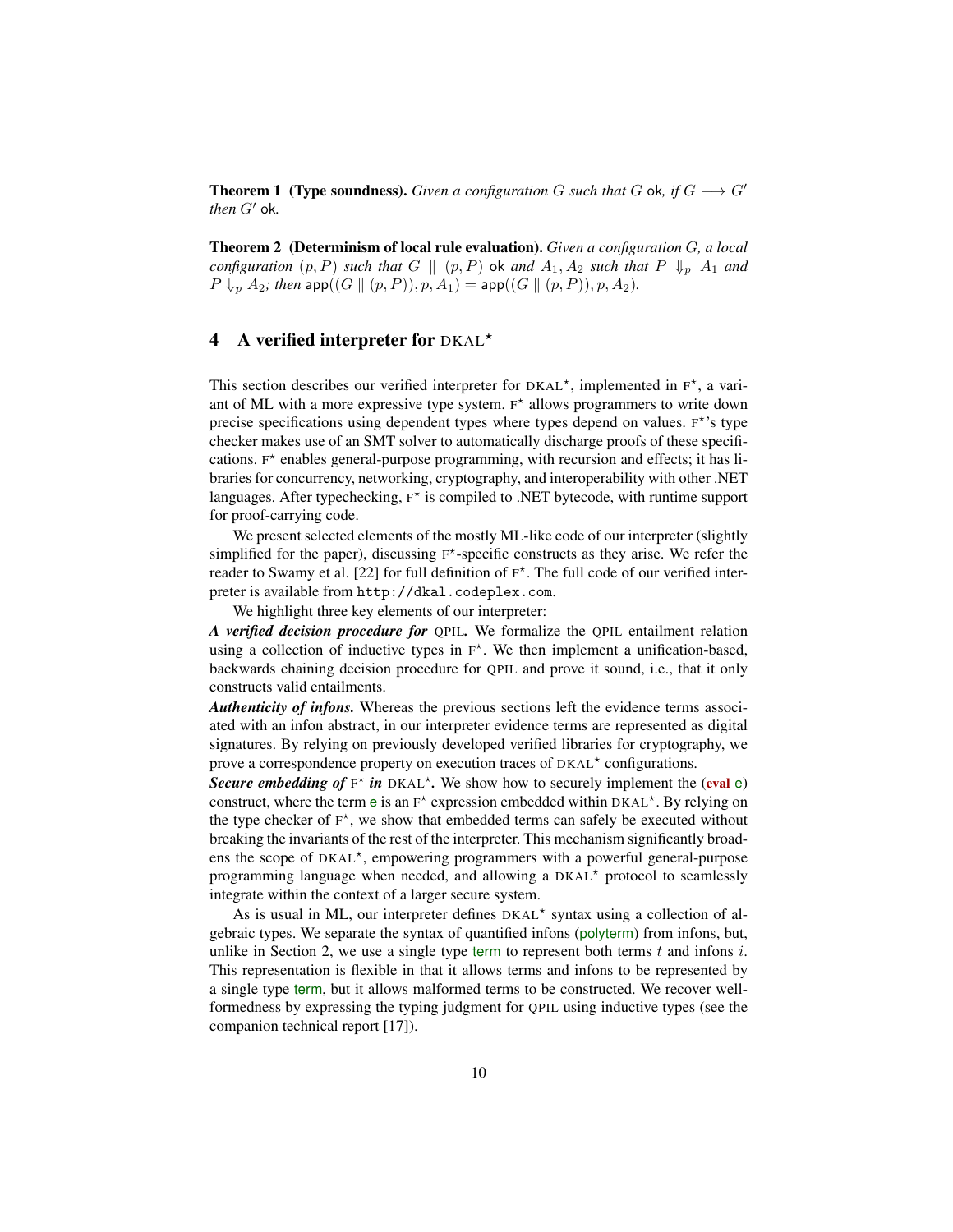*Verifying a decision procedure for* QPIL *entailment* We show below our mechanical formalization of QPIL entailment and the implementation of its decision procedure. We define two mutually recursive inductive types, entails and polyentails. The type entails K G i corresponds to the judgment  $K; \Gamma \models i$ , and polyentails K G i corresponds to the judgment  $K; \Gamma \models \iota$  (from Section 2).

```
type prefix = list term
logic function Prefix : prefix → term → term
assume \forall i. (Prefix [] i) = i
assume ∀p pi i. (Prefix (p::pi) i) = (Prefix pi (App SaidInfon [p; i]))
type entails ::
  infostrate ⇒ vars ⇒ term ⇒ P =
| Entails And Elim1: K:infostrate → G:vars
  \rightarrow i:term \rightarrow j:term \rightarrow pi:prefix
  \rightarrow entails K G
         (Prefix pi (App AndInfon [i; j]))
  \rightarrow entails K G (Prefix pi j)
\vert \ldotsand polyentails ::
                                                            infostrate ⇒ vars ⇒ polyterm ⇒ P =
                                                           | Entails_Hyp_Knowledge :
                                                                   K:infostrate \rightarrow G:vars \rightarrow okCtx K G
                                                               \rightarrow i:polyterm{ln i K} \rightarrow i':polyterm
                                                               \rightarrow alphaEquiv i i' \rightarrow polytyping G i'
                                                               \rightarrow polyentails K G i'
                                                            \| \ldots
```
The code above illustrates two features of  $F^*$ . First, we define the notion of an infon i with a quotation prefix  $\pi$  (written  $\pi$  i in Section 2). A quotation prefix is simply a list of terms and we define a function symbol Prefix to attach a prefix to term. This function is axiomatized by the assume equations, allowing the SMT solver underlying F<sup>\*</sup>'s typechecker to reason about applications of the Prefix function symbol. Using this construct, we can define the constructor Entails And Elim1, which corresponds to the rule  $(\wedge$ -E1).

The constructor Entails Hyp Knowledge corresponds to the rule (Hyp-K), with the relation okCtx representing the well-formedness of the context and alphaEquiv corresponding to the relation  $\equiv_{\alpha}$ . The premise  $\iota \in K$  from (Hyp-K) is represented by the ghost refinement type i:polyterm{ln i K}, another feature of  $F^*$ . This is the type of a polyterm i for which the property In i K is derivable by the SMT solver, without the programmer to supply a (lengthy) constructive proof.

With the above types as our specification, we implement and prove sound a unification-based, goal-directed proof search procedure to (partially) decide QPIL entailment. Our algorithm is implemented by the function derivePoly, whose signature is shown below. The type says that in an infostrate  $K$ , given a quantified infon goal with free variables included in the set  $\bigcup$ , if successful in proving the goal, the function returns a substitution s whose domain includes the variables in U such that the substitution s applied to the goal is derivable from K.

```
val derivePoly: K:infostrate \rightarrow U:vars \rightarrow goal:polyterm
```
→ option (s:substitution{Includes U (Domain s)} ∗ polyentails K [] (PolySubst goal s))

The completeness of QPIL comes from [8]. We aim to extend our implementation to include a complete algorithm.

*Main interpreter loop* The top-level of our interpreter is the infinite loop shown in the code below. At a high level, given a program represented by a list of rules rs, the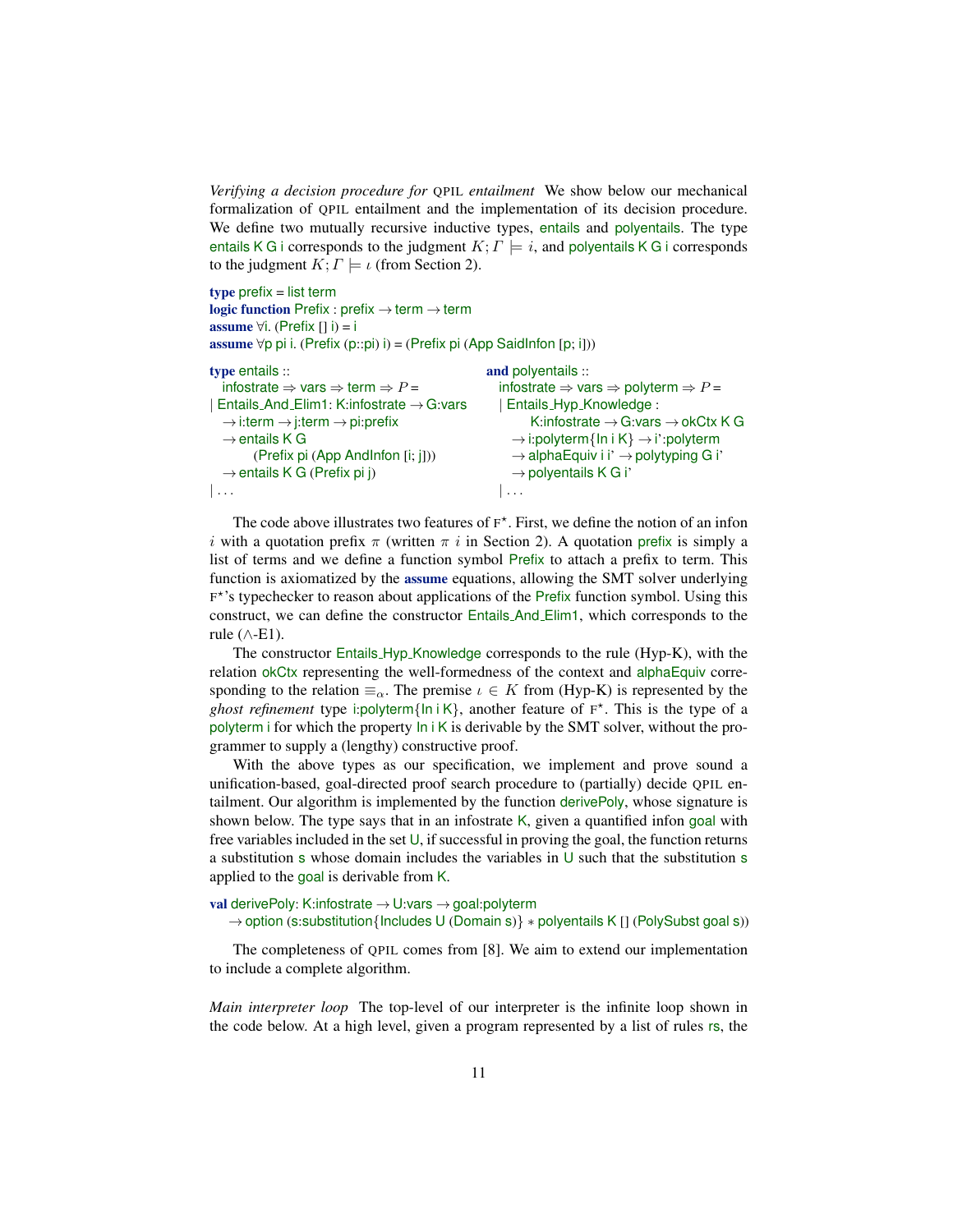interpreter computes and applies all enabled actions, and then, unless the actions cause a change to the local state, blocks waiting for new messages before looping.

```
let rec run (rs:list rule) = let actions = allEnabledActions rs in
  let stateChanged = applyAllActions actions in
  if stateChanged then run rs else (block_until_messages_received(); run rs)
```
Conceptually, the function allEnabledActions implements the local rule evaluation judgments  $P \Downarrow_p A$ , while applyAllActions implements message dispatch over the network, corresponding to the global transition step in the semantics of Section 3. Recall that in our semantics the local configuration of a process, in addition to the rule set, involves two components: the infostrate  $K$  and the message store  $M$ . We represent each of these using mutable state and globally scoped references. Each interpreter also has a single global constant, me:principal, the name of principal on whose behalf the interpreter runs.

We also axiomatize rules corresponding to the holds function of Section 3, and prove that the interpreter can apply only actions that have satisfiable guard conditions. As such, we prove a soundness property for our interpreter—the set of actions executed by the interpreter is a subset of the actions that may be executed in the operational semantics of Section 3. A limitation, as in the case of the decision procedure, is that we do not prove completeness of our interpreter, i.e., we do not prove that *all* enabled actions are indeed computed and applied.

*Authenticity of communications* As discussed earlier, the semantics of DKAL? presented in Section 3 is clearly insecure—a principal  $p$  can freely forge an infon. However, our setup hints at a solution: justified infons, terms of the form  $Evt$  i carry evidence terms t that can be used to convince a recipient of the authenticity of the infon. In this section, we instantiate t using digital signatures.

Our goal is to prove an authenticity property by analyzing execution traces of a DKAL<sup>\*</sup> protocol running in the presence of a Dolev-Yao network adversary. Informally, we relate an event recording the receipt of a message Ev t  $(q \text{ said } \iota)$  by an honest participant p at step k in an execution trace, to a corresponding event at step  $k' < k$ recording the sending of the message Ev t (q said  $\iota$ ) by q, unless the signing key of q has been compromised, i.e., a standard correspondence property on traces [25] to establish the authenticity of communications.

We set up the verification of this property following a methodology due to Gordon and Jeffrey [13], and later in RCF [6] and  $F^*$ . The basic idea is to augment the dynamic semantics of the programming language with a facility to accumulate protocol events in an abstract log, and to prove trace properties by analyzing the abstract log.

Broadly, we record the sending of messages by adding an event (Sent p i) to the log when p sends a message i, and when receiving a message, through the use of a verified library of cryptographic primitives, we attempt to prove that the corresponding Sent event is in the log, unless the key of  $p$  has been leaked to the attacker.

We give a flavor of the main elements in our proof in the companion technical report [17]—the constructions are essentially standard; the reader may consult Swamy et al. [22] for more details about our cryptographic libraries.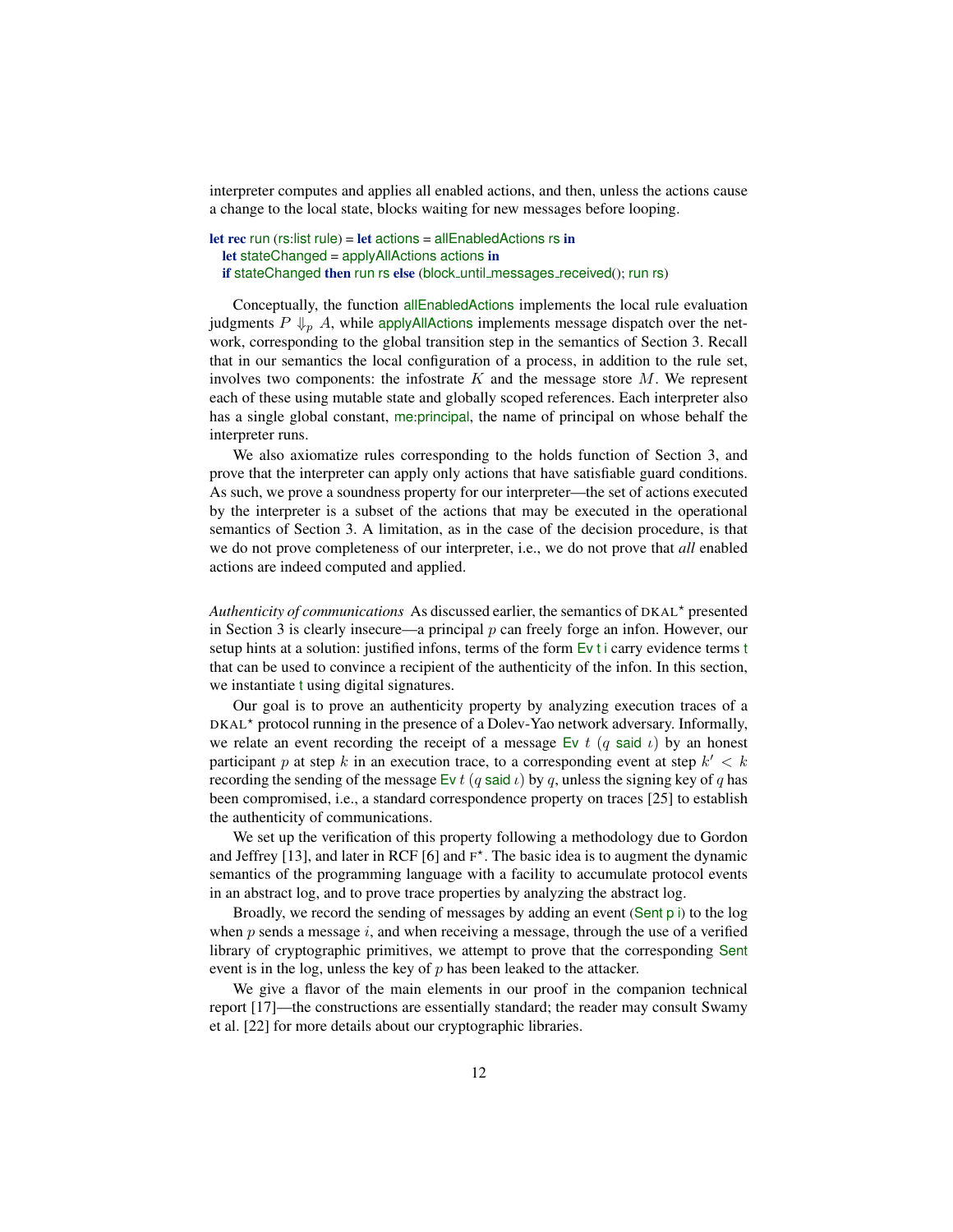*Embedding*  $F^*$  in DKAL<sup>\*</sup> Our interpreter provides a simple and elegant solution to extend DKAL<sup>\*</sup> with more general-purpose programming facilities. The example in Section 1 embeds an F<sup>\*</sup> expression checkBalance "c""n" within a DKAL<sup>\*</sup> protocol using the eval construct. When evaluating the if-condition, the interpreter executes the eval'd term by calling the  $F^*$  function checkBalance defined along with the policy. Once in  $F^*$ , we have the power of a full-fledged programming language at our disposal—we query a database to check if the customer has sufficient funds, update the database, and return the result (an infon) to the eval context.

Of course, one may be concerned that eval'ing an arbitrary  $F^*$  term may be dangerous, e.g., it may inappropriately access internal data structures of the interpreter, or it could accept improperly signed messages, etc. However, because the eval'd term is statically typed by  $F^*$ , we ensure that it never breaks any such critical invariants.

When evaluating the  $F^*$  function, the interpreter passes in a variable environment as an argument, which contains bindings for each of the pattern variables in scope at the point where the eval'd term is defined. In the future, we plan to exploit this idiom at a larger scale, aiming to build and deploy full-fledged cloud services using this  $DKAL^{\star}/F^{\star}$ hybrid language.

*Experimental evaluation* The table below shows 8 examples we developed using DKAL<sup>\*</sup>. Configuration files contain cryptography keys and communication ports for principals. Each principal stores her policies in a  $DKAL^*$  file. The  $DKAL^*$  file is compiled to F<sup>\*</sup> for the interpreter to evaluate the rules. We measure the sizes of configuration files (column Config), the DKAL<sup>\*</sup> files (column DKAL), and the resulting  $F^*$  files (column  $F^*$ ). All numbers are line counts of files.

| <b>Name</b>            | <b>Description</b>                             |    | Config DKAL | $F^{\star}$ |
|------------------------|------------------------------------------------|----|-------------|-------------|
| Hello world            | Two parties exchange hello messages.           | 13 | 14          | 45          |
| Ping-Pong              | Two parties bounce messages.                   | 13 |             | 54          |
| File system            | A system restricting file accesses.            | 15 | 18          | 89          |
| Calculator             | Integer arithmetic.                            | 27 |             | 27 115      |
|                        | Turing Machine A simulator of Turing machines. | 22 |             | 40 121      |
| Rumors                 | Four principals spread messages.               | 32 |             | 22 144      |
| Retail                 | Our online retail example in the Intro.        | 25 |             | 59 195      |
| <b>Clinical Trials</b> | Checking that a physician can conduct a trial. | 57 |             | 86 296      |

These examples cover diverse scenarios, ranging from simple message exchanges, to authorization, arithmetic, simulating turing machines, and online retailing. "Hello world" and "Pingpong" are simple message exchanges. "File system" has user  $U$  send a justified message U said Ask("f.txt", U, "read") to the file system to request file access and responds if authorized. "Calculator" implements integer arithmetic, demonstrating the eval construct. "Turing Machine" simulates turing machines. It uses DKAL\* policies to control state transitions. "Rumors" involves trust management among four parties. "Retail" is our example in Section 1.

Our most complex example is "Clinical Trials", which simulates a pharmaceutical company hiring an independent research organization to conduct a clinical trial before releasing a new drug. This scenario was originally discussed by Blass et al.[10]. Briefly, the research organization hires sites such as hospitals or labs to execute the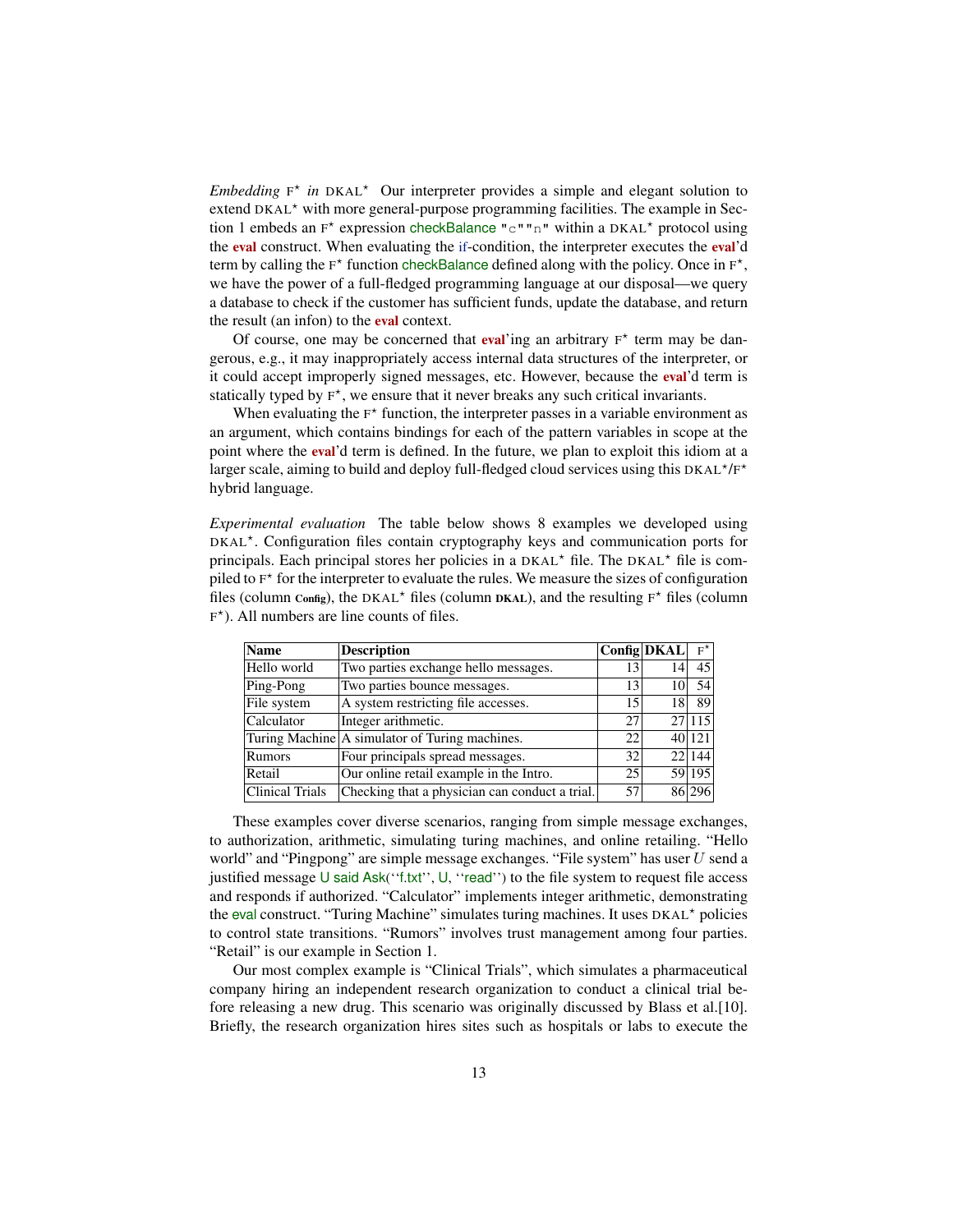trial. Each site finds appropriate patients and assigns physicians to work with them. We use DKAL<sup>\*</sup> to specify a protocol to enforce patient privacy: patient records are guarded by a key manager, which gives only authorized physicians the keys to access patient records. The protocol involves four message exchanges among the principals and reasoning about integer arithmetic and authorization delegation. We tie the abstract DKAL<sup>\*</sup> specification to a concrete implementation of messages and wire formats through the use of standard cryptographic protocols for authentication, but with implementations that are verified (in a symbolic model) against the abstract DKAL<sup>\*</sup> specifications. The arithmetic reasoning is performed by embedded  $F^*$  expressions.

#### 5 Related work

The design of  $DKAL^*$  is informed by a long line of work on abstract state machines (ASMs), also called evolving algebras or dynamic structures [15], and especially by the work on applications of the specification language AsmL [16] and the ASM-based Spec Explorer tool [11]. More directly,  $DKAL^*$  derives from its predecessor Evidential DKAL [10]. Evidential DKAL extends the authorization logic DKAL [14] with a construct similar to our Ev t  $\iota$ . The evidential nature of DKAL is related to Necula's proof-carrying code [20] that was followed by proof-carrying authentication [3] and more recently by evidence-based audit [23] and code-carrying authorization [1].

Our work improves on Evidential DKAL in a number of ways. First, we formulate QPIL in a manner suitable for mechanical verification—the prior formulation is informal in its treatment of quantifiers and variables. Next, although Evidential DKAL suggests incorporating an ASM-based language, it does not formalize this language our semantics is novel. Our verified implementation and embedding of  $F^*$  in DKAL<sup>\*</sup> is new. In the process of our verification, we found and fixed several bugs in the prior formulation, including one serious bug related to ill-scoped variables.

Our authorization logic QPIL is related to many prior logics used in a variety of trust management systems. These are too numerous to discuss exhaustively here—Chapin et al. [12] provide a useful survey. One representative however is SD3 [19], where the problem of deciding authorization by means of solving a query on a distributed database is studied. SD3 has a certified evaluator, which is related to our verified decision procedure for QPIL. Both systems not only decide the validity of a query, but also construct a proof witness. SD3 requires an additional proof checking step, whereas our system statically guarantees that we construct only valid proofs.

Another line of related work includes programming languages that are combined with authorization logics. For example, Aura [18] is a dependently typed functional programming language whose type system embeds the authorization logic DCC [2]. Aura programmers build constructive proofs of authorization before performing security sensitive operations, whereas we provide a decision procedure within the runtime, and allow the embedding of  $F^*$  terms in the specification.

Compiling DKAL<sup>\*</sup> to  $F^*$  allows the possibility of using  $F^*$ 's verification-oriented type system to prove various properties of the protocol implementation. Thus DKAL? stands to benefit both from the extensive study of properties of abstract protocol models and the automated verification of protocol implementations. This line of work, too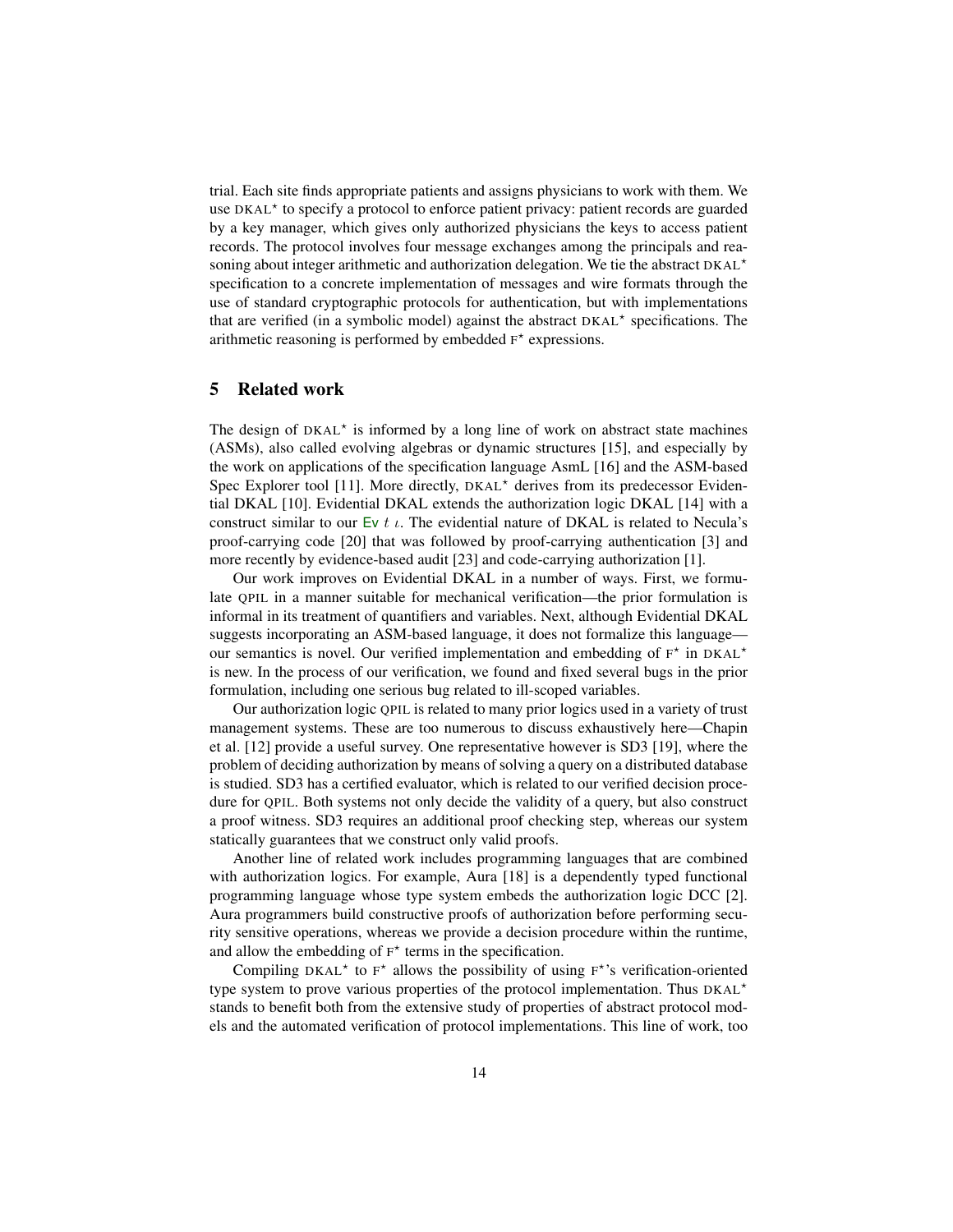extensive to discuss in detail here, is covered thoroughly by a recent survey on protocol verification [9].

Our approach to embedding  $F^*$  terms inside DKAL<sup>\*</sup> compiling the result to  $F^*$  for interpretation is a weak form of meta-programming. It is related to template Haskell [21] in that after code generation, we typecheck the resulting program as a normal  $F^*$  program before interpretation. However, unlike template Haskell, we do not support execution of embedded  $F^*$  code when generating  $F^*$  from DKAL<sup>\*</sup>. As such our approach is similar to inlining assembly instructions by many C compiler, with additional typechecking before execution.

Conclusions. DKAL<sup>\*</sup> is a language that allows for the specification and execution of distributed authorization protocols. We have formalized DKAL<sup>\*</sup>, giving it an operational semantics and a type system. We have also built a DKAL<sup>\*</sup> interpreter, mechanically verified to soundly implement its semantics. Protocol designers can use our formalization to describe and analyze their authorization policies, while programmers can use our verified interpreter to deploy them.

## References

- [1] Abadi, M., Maffeis, S., Fournet, C., Gordon, A.: Code-carrying authorization. In: ESORICS 2008. pp. 563–579. Springer (2008)
- [2] Abadi, M.: Access control in a core calculus of dependency. SIGPLAN Not. 41(9), 263–273 (2006)
- [3] Appel, A., Felten, E.: Proof-carrying authentication. In: CCS'99. pp. 52–62. ACM (1999)
- [4] Becker, M., Fournet, C., Gordon, A.: SecPAL: Design and semantics of a decentralized authorization language. Journal of Computer Security 18(4), 619–665 (2010)
- [5] Beklemishev, L., Blass, A., Gurevich, Y.: What is the logic of information? (2012), in Preparation
- [6] Bengtson, J., Bhargavan, K., Fournet, C., Gordon, A.D., Maffeis, S.: Refinement types for secure implementations. In: CSF (2008)
- [7] Bhargavan, K., Fournet, C., Corin, R., Zalinescu, E.: Cryptographically verified implementations for TLS. In: ACM Conference on Computer and Communications Security. pp. 459– 468 (2008)
- [8] Bjørner, N., de Caso, G., Gurevich, Y.: Correct reasoning. chap. From primal infon logic with individual variables to datalog, pp. 72–86. Springer-Verlag, Berlin, Heidelberg (2012)
- [9] Blanchet, B.: Security protocol verification: Symbolic and computational models. In: Degano, P., Guttman, J. (eds.) First Conference on Principles of Security and Trust (POST'12). Lecture Notes on Computer Science, vol. 7215, pp. 3–29. Springer Verlag, Tallinn, Estonia (Mar 2012)
- [10] Blass, A., Gurevich, Y., Moskal, M., Neeman, I.: Evidential authorization. In: Nanz, S. (ed.) The Future of Software Engineering. pp. 73–99. Springer (2011)
- [11] CACM Staff: Microsoft's protocol documentation program: interoperability testing at scale. Commun. ACM 54(7), 51–57 (Jul 2011), http://doi.acm.org/10.1145/1965724. 1965741
- [12] Chapin, P., Skalka, C., Wang, X.: Authorization in trust management: Features and foundations. ACM Computing Surveys (CSUR) 40(3), 9 (2008)
- [13] Gordon, A.D., Jeffrey, A.: Typing correspondence assertions for communication protocols. Theor. Comput. Sci. 300(1-3), 379–409 (2003)